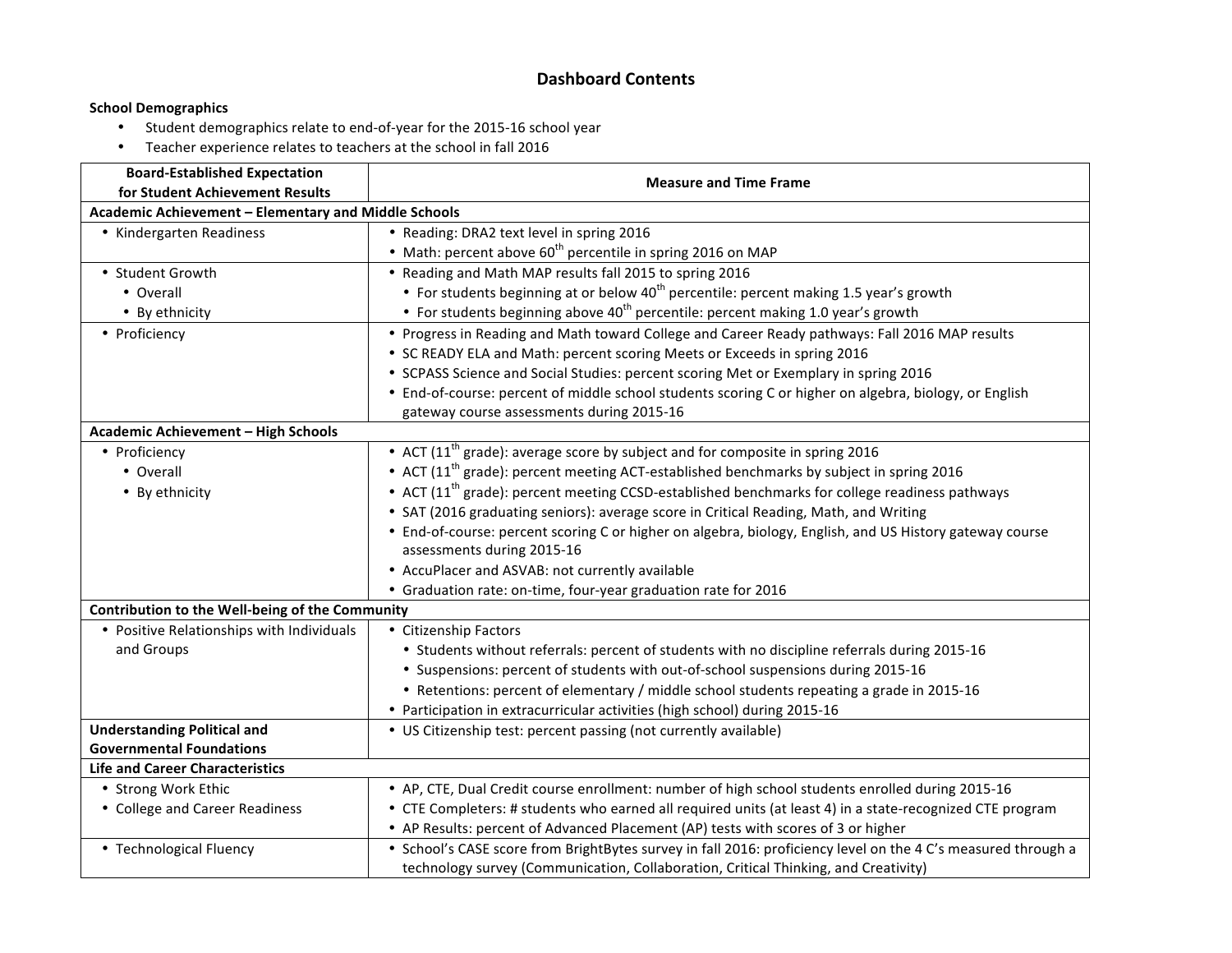

### Midland Park Primary School